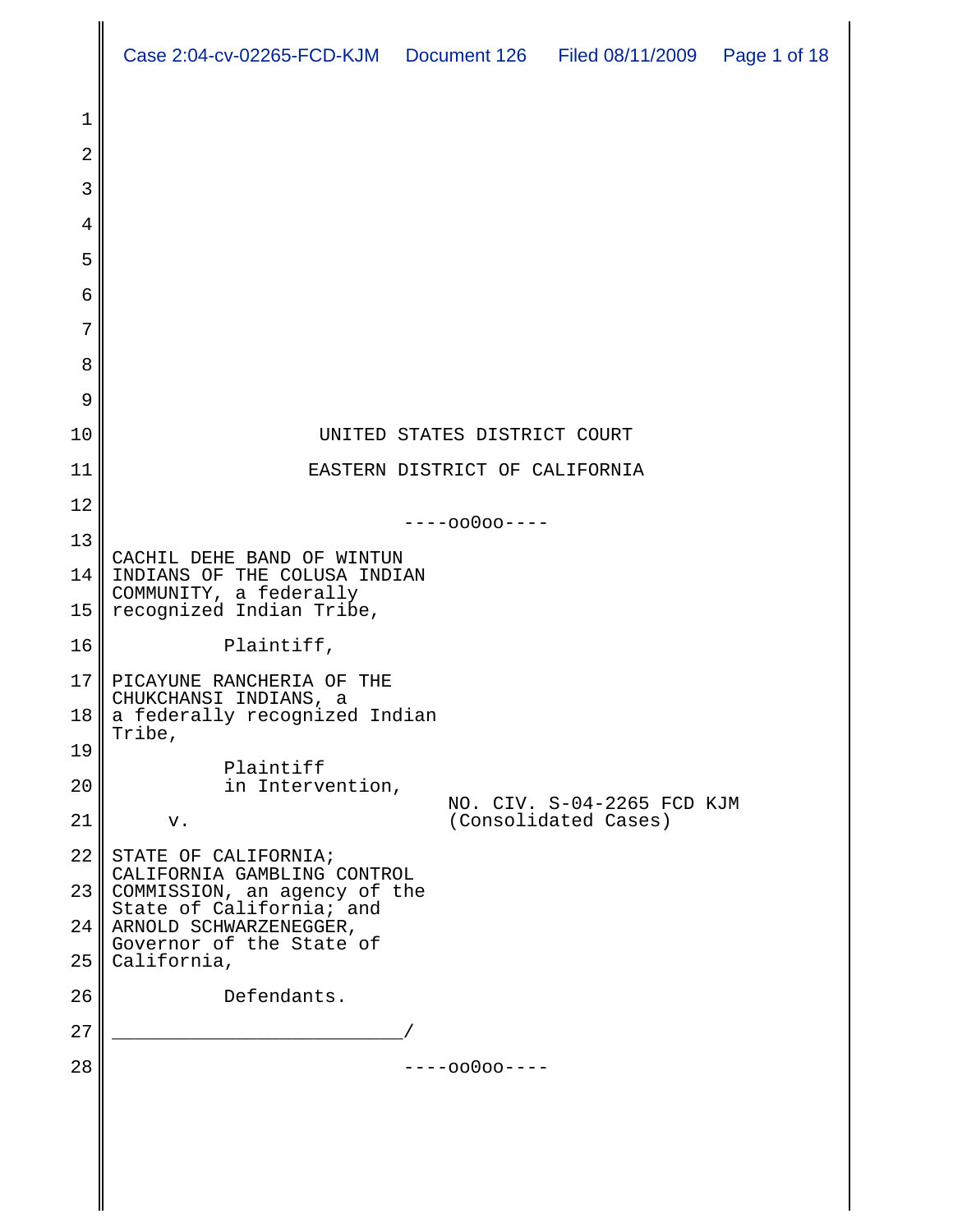1 2 3 4 5 6 7 8 9 10 11 12 13 14 15 16 17 18 19 20 21 22 23 24 25 26 In their reply, defendants argue that this motion is, in effect, a motion under Rule 56(f)(2) for a continuance to conduct further discovery. However, Rule  $56(f)(2)$  allows for a party to move for a continuance *prior* to filing an opposition for summary judgment. As the record reflects, the dispositive motions in this case have been extensively briefed by the parties and an order has been issued. Thus, this is decidedly not a Rule This matter is before the court on defendants State of California, California Gambling Control Commission (the "Commission" or "CGCC"), and Governor Arnold Schwarzenegger's (collectively, the "defendants") motion for reconsideration, pursuant to Rule 54(b) of the Federal Rules of Civil Procedure,<sup>1</sup> of the court's April 22, 2009 Memorandum and Order (the "April 22 Order"), granting in part and denying in part the parties' motions for summary judgment and motion for judgment on the pleadings as to six of the seven claims at issue in this litigation. Specifically, defendants seek reconsideration of the court's determination of plaintiffs' claims regarding the size of the Gaming Device license pool under the 1999 Compact. Plaintiff Cachil Dehe Band of Wintun Indians of the Colusa Indian Community ("Colusa") and plaintiff-intervenor Picayune Rancheria of the Chukchansi Indians' ("Picayune") (collectively, "plaintiffs") oppose the motions. For the reasons set forth herein,<sup>2</sup> defendants' motion is DENIED. ///// /////

28 Because oral argument will not be of material assistance, the court orders this matter submitted on the briefs. E.D. Cal. Local Rule 78-230(h).

27

56(f)(2) motion.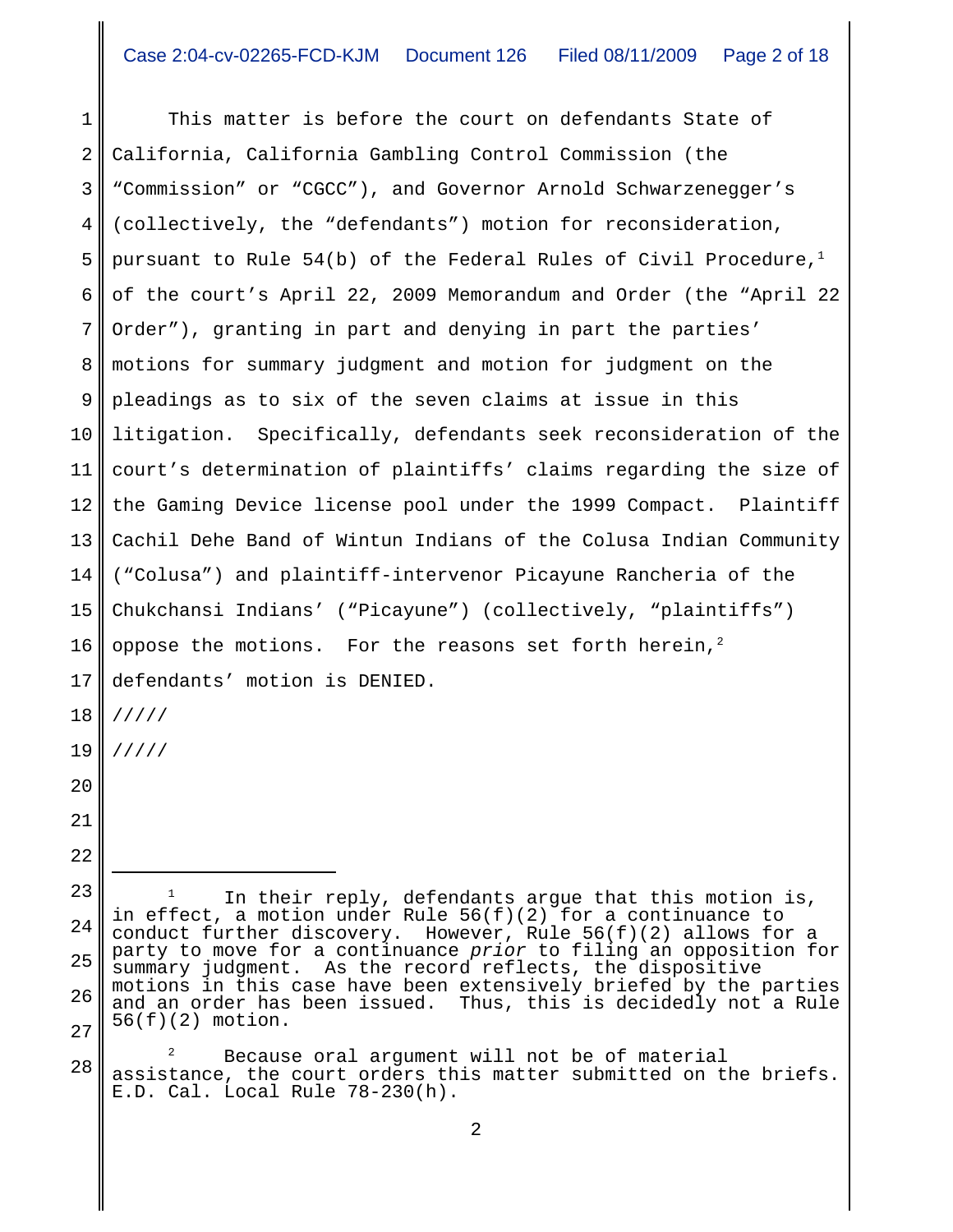## **BACKGROUND3**

1

27

2 3 4 5 6 7 8 9 10 11 12 13 14 15 16 17 18 19 20 21 22 23 24 25 26 Plaintiff Colusa is an American Indian Tribe with a governing body duly recognized by the Secretary of the Interior. Plaintiff-intervenor Picayune is also a federally recognized Indian tribe. Colusa and Picayune entered into similar Class III Gaming Compacts (the "Compacts" or "Compact") with the State of California (the "State") in 1999, which were ratified by the Legislature on September 10, 1999; both Colusa and Picayune's Compacts have been in effect since May 16, 2000. 55 other tribes (the "Compact Tribes") also executed virtually identical compacts with the State. At their core, these compacts authorize Class III gaming pursuant to certain restrictions. The Compact sets a statewide maximum on the number of Gaming Devices that all Compact Tribes may license in the aggregate. (Id.) This statewide maximum is determined by a formula set forth in the Compact. (Id.; PUF ¶ 3.) Specifically, the Compact provides: The maximum number of machines that all Compact Tribes in the aggregate may license pursuant to this Section shall be a sum equal to 350 multiplied by the Number of Non-Compact tribes as of September 1, 1999, plus the difference between 350 and the lesser number authorized under Section 4.3.1. (Compact  $\S$  4.3.2.2(a)(1)). The parties disagreed over the total number of Gaming Device licenses authorized by this equation. In the April 22 Memorandum and Order, the court set forth the following facts that were relevant to plaintiffs' claims regarding the license pool:

28 The facts of this case are set forth fully in the court's April 22 Order. (April 22 Order [Docket # 102], filed Apr. 22, 2009).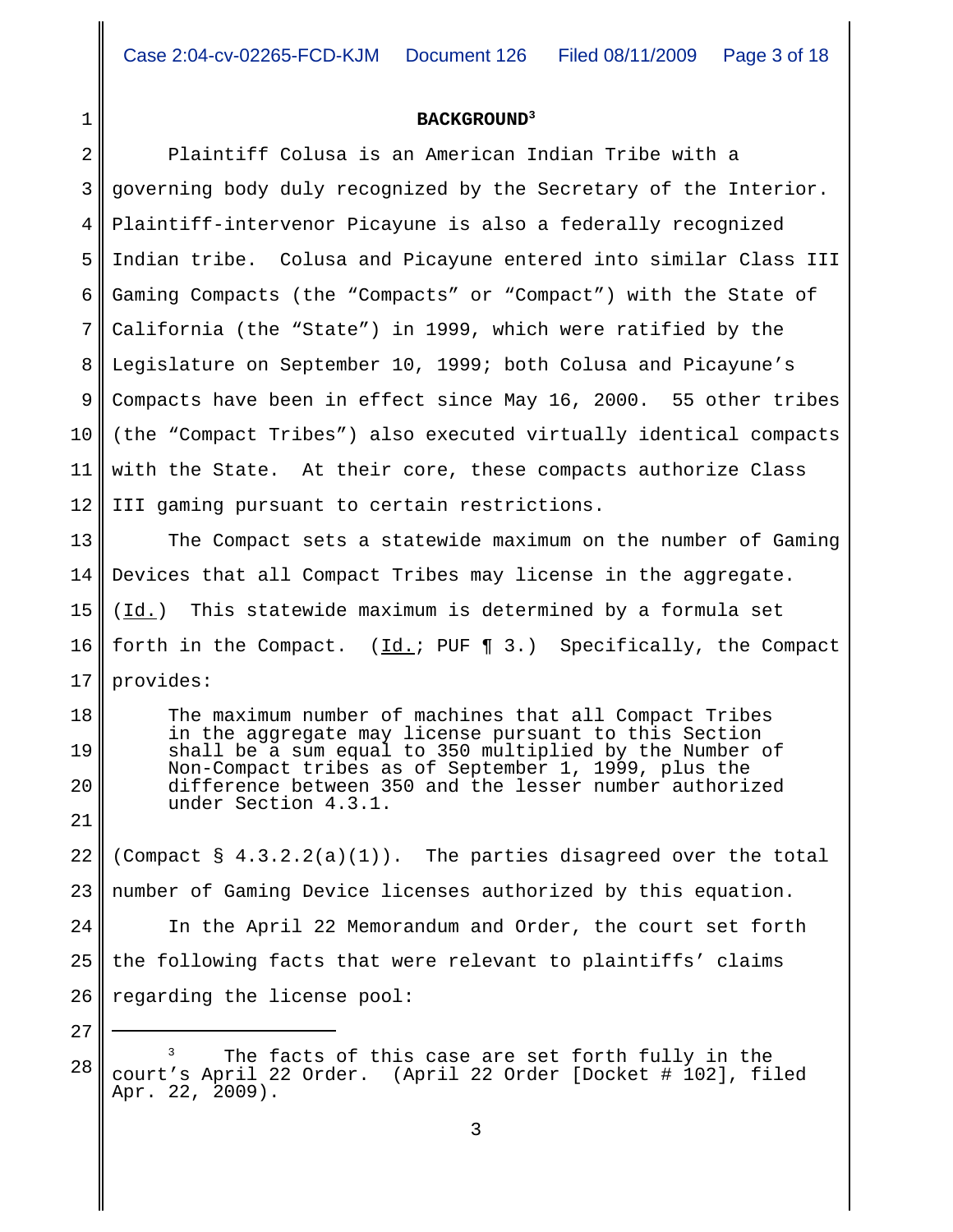1

2

3

4

5

6

7

8

9

10

11

12

13

14

15

16

17

18

19

20

21

22

23

24

25

26

27

28

After the April 1999 meeting between Davis and the federally recognized tribes, three main groups of tribes coalesced for the purpose of conducting compact negotiations with the State. (Supp. Decl. of George Forman ("Supp. Forman Decl." [Docket #98], filed Apr. 8, 2009, ¶ 5). Colusa and Picayune were part of the largest group, the United Tribes Compact Steering Committee (the "UTCSC"), which consisted of more than 60 tribes located throughout California.  $(\underline{Id.})$ Colusa's counsel, George Forman, was one of the tribal attorneys designated to participate in negotiations as a spokesperson for the UTCSC tribes.  $(Id. \P 6)$ . Judge William A. Norris ("Norris"), then Special Counsel to Governor Davis for Tribal Affairs, acted as the lead negotiator for California. (Decl. of William A. Norris ("Norris Decl.") [Docket #95-3], filed Mar. 19, 2009, ¶ Judge Shelleyanne W.L. Chang ("Chang"), then Senior Deputy Legal Affairs Secretary for the Office of<br>Governor Gray Davis, assisted with negotiations. (PUF Governor Gray Davis, assisted with negotiations.  $\P_1$ ).

Negotiations began in April 1999. (Id. ¶ 7). On May 26, 1999, Norris negotiated with the USTSC regarding a discussion document prepared by the state and submitted to the tribes on May 21, 1999. ( $\underline{Id.} \P\P$ 8-9). During this negotiation, Norris conveyed the Governor's concern about limiting growth. (Ex. A to Supp. Forman Decl. at 37:17-38:12). However, Norris Supp. Forman Decl. at  $37:17-38:12$ . agreed that he, on behalf of the Governor, had "grave reservations, if not opposition, to a cap in the aggregate." (Id. at 37:1-2). Negotiations continued throughout the summer of 1999. (Norris Decl. ¶¶ 9-10). Norris asserts that during the compact negotiations in August and September 1999, the State's negotiations team made itself available to meet with every tribal representative who wanted to participate in the ongoing negotiations. (Id. 10).

During the negotiating process, Norris asserts that he repeatedly advised the tribes and their attorneys that a statewide cap of 44,798 Gaming Devices, including those already in operation by tribes, could not be exceeded. (Id. ¶ 15). Wayne R. Mitchum, Chairman of the Colusa Indian Community Council at all relevant times, concedes that the State's negotiating team represented that the Governor was committed to imposing reasonable limits on the expansion of gaming in California; however, per-tribe and statewide limits on Gaming Devices was not proposed until early September 1999. ("Mitchum Decl") [Docket #59-6], filed Jan. 20, 2009, ¶¶ 1, 10). In order to address objections that the Compact inequitably benefitted tribes who had unlawfully operated substantially more than 350 Gaming Devices prior to entering into a compact, Norris and Chang drafted  $\S$  4.3.2.2(a)(1), which sets forth an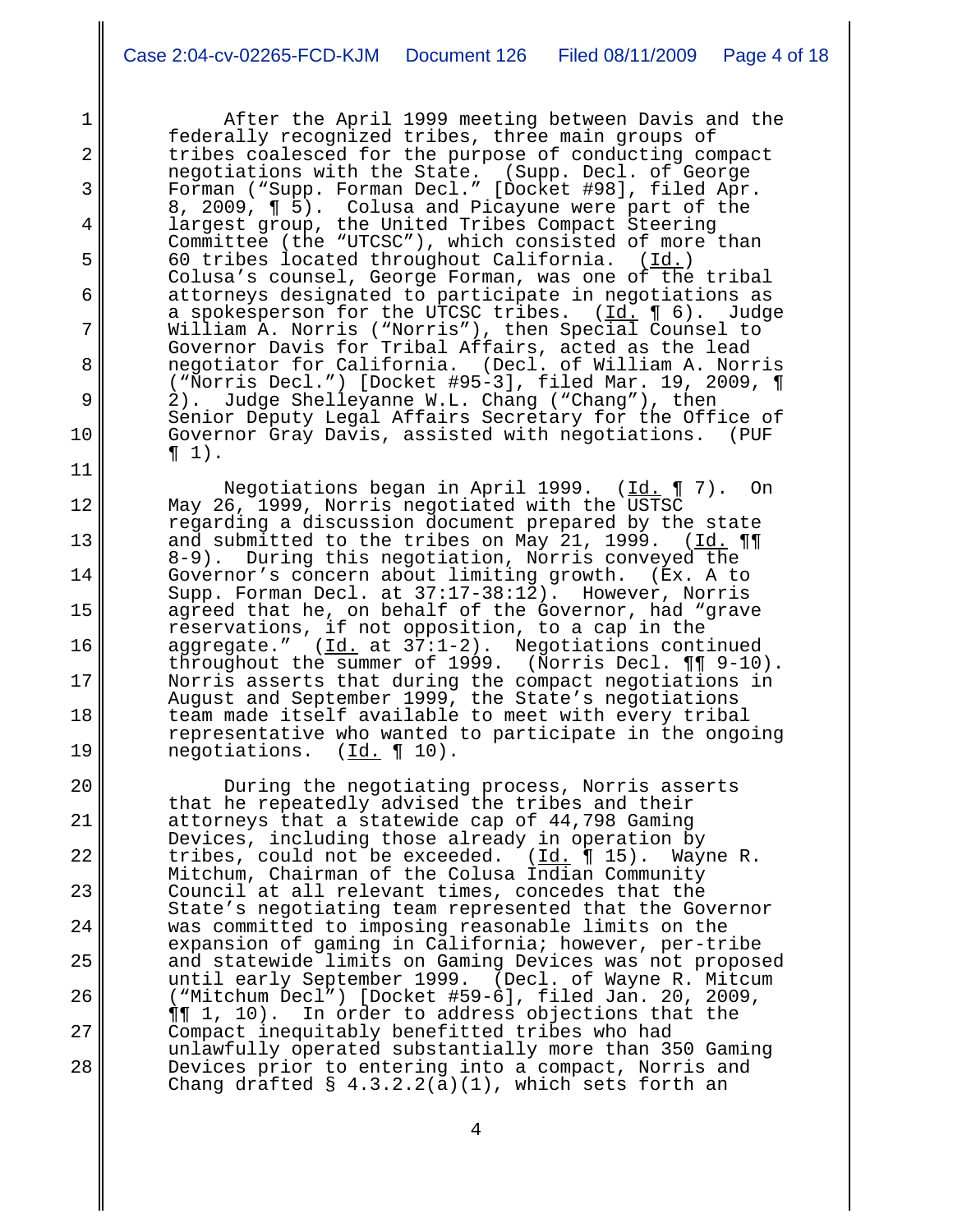aggregate pool of available licenses. (Norris Decl. ¶¶<br>15-16). Meanwhile, the USTSC held extensive internal Meanwhile, the USTSC held extensive internal discussions about fair and appropriate minimum allocations of gaming devices, how to set per-tribe maximum limits, and how to allocate a limited number of gaming devices. (Mitchum Decl. ¶ 12).

1

2

3

4

5

6

7

8

9

10

11

12

13

14

15

16

17

18

19

20

21

22

23

24

25

26

27

28

 On September 9, 1999, Norris and Chang presented the draft of § 4.3.2.2 to a group of tribal attorneys who had played key roles in the negotiating process. (Id. ¶ 17). While one of these attorneys, Jerome Levine, was a tribal representative for the USTSC, (Ex. A to Supp. Forman Decl. at 2), there is no evidence that he was acting on behalf of the USTSC. evening, Norris presented the entire draft compact to the assembled representatives of the California Indian<br>tribes for approval. (Norris Decl. 1918). He asserts (Norris Decl.  $\P$  18). He asserts that no questions were asked concerning the number of Gaming Devices authorized under the compact. (Id.) Gaming Devices authorized under the compact. Mitchum asserts that he heard tribal leaders and other representatives ask the State's negotiators to explain the meaning, but the State's negotiators refused to<br>explain it. (Mitchum Decl. ¶ 16). The State's (Mitchum Decl.  $\P$  16). The State's negotiating team announced that tribal representatives had until approximately  $10:00$  p.m. that evening to accept the proposal. (Mitchum Decl.  $\P$  13). This (Mitchum Decl.  $\P$  13). This deadline was later extended until midnight. (Id.)

Once the State's negotiators left the room, Mitchum participated in an extensive discussion with the other tribal leaders and attorneys about how many Gaming Devices the proposed compact allowed. (Id. 1 17). Mitchum understood the compact to authorize approximately 56,000 Gaming Device licenses in addition to those already being operated by tribes.  $(Id.)$ Mitchum signed the required letter of intent on Colusa's behalf before expiration of the deadline.<br>( $\underline{Id.}$  ¶ 13).

On or about September 10, 1999, at the request of the Governor's Press Office, Chang prepared an information sheet entitled, "Total Possible Number of Slot Machines Statewide Under the Model Tribal-State Gaming Compact Negotiated by Governor Davis and<br>California Indian Tribes." (PUF ¶ 5). The Information California Indian Tribes." (PUF  $\P$  5). Sheet was made available to the news media and described the purported intent of § 4.3.2.2(a)(1) of the Compact to authorize a total of 44,448 slot machines statewide, including those already in operation. (See PUF  $\P$  6). As such, the Compact allowed for 23,450 additional licenses. (PUF ¶ 6). Chang asserts that the Governor's Office received no complaints or comments concerning the accuracy of the press release. (PUF ¶ 8).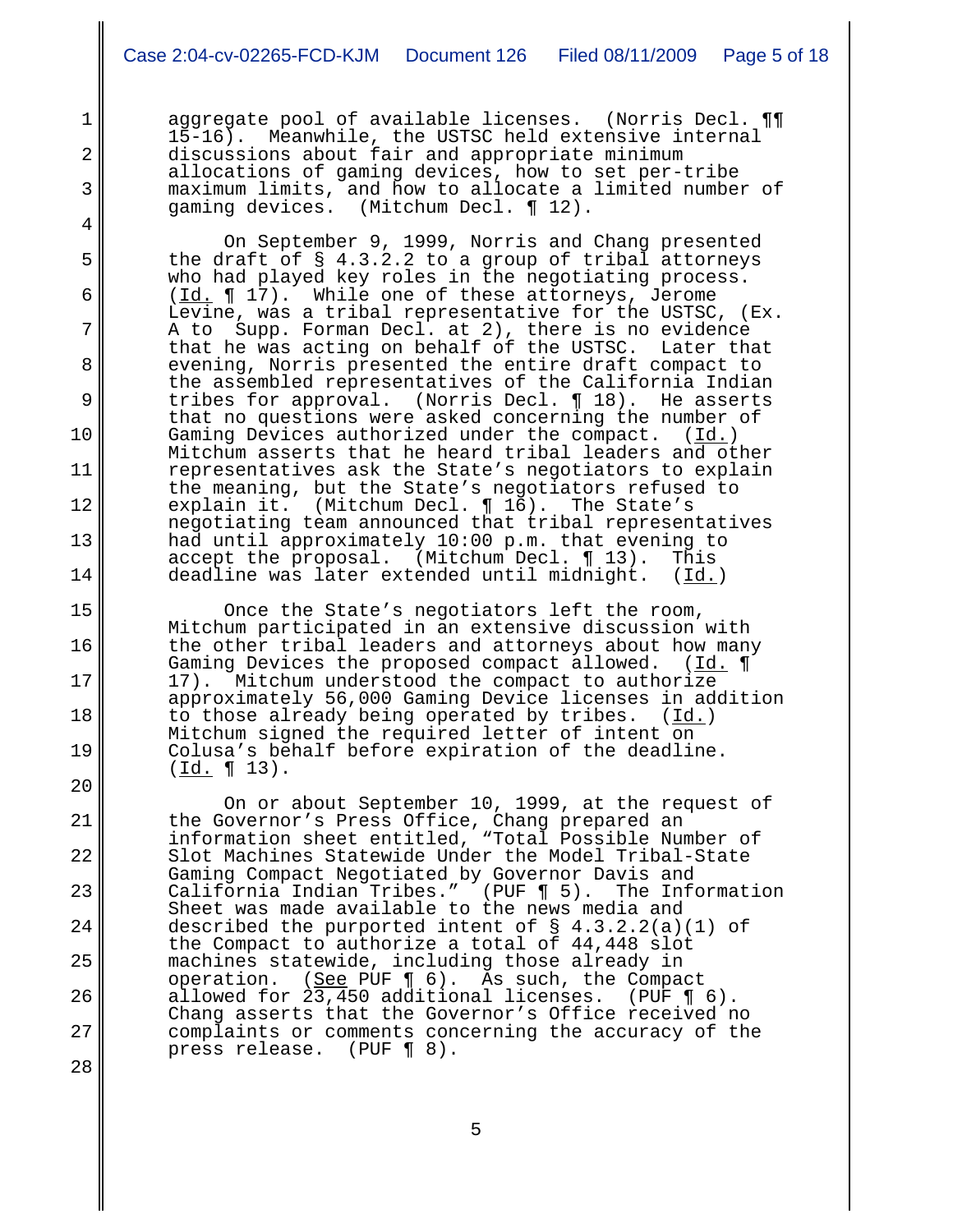By letter dated November 9, 1999, Elizabeth G. Hill ("Hill"), writing for the Legislative Analyst, determined that  $\S$  4.3.2.2(a)(1) authorized 60,000 machines in addition to those already in operation, for<br>a total in excess of 113,000 machines. (Stip. R. at a total in excess of  $113,000$  machines. 60-62). Hill, however, cautioned that "different interpretations of the language in the compact could<br>result in significantly different totals." (Stip. R. result in significantly different totals." at 61). Subsequently, by letter dated December 6, 1999, Hill determined that the total amount of machines authorized statewide was 61,700, including those authorized under the Compact and those in operation, based upon the proposed assumption that  $\S$  4.3.2.2(a)(1) applies only to [16] tribes. (Stip. R. at 64).

 By a letter to Sides dated May 10, 2000, Norris and Peter Siggins ("Siggins"), the Chief Deputy Attorney General, stated that the total number of devices authorized statewide was 45,206, and that 15,400 licenses were available under the Compact for the draw. (Stip. R. at 65-67). However, between May 15, 2000 and February 28, 2001, Sides issued 29,398 Gaming Device Licenses to 38 Compact tribes. at 80).

By letter to Governor Davis, the Chairman of the Commission, and the Attorney General, dated July 31, 2001, Picayune and other Compact tribes addressed the "need for confirmation that the maximum number of machines that all Compact Tribes in the aggregate may operate pursuant to the licenses issued per the Tribal-State Compact § 4.3.2.2, is in excess of 113,000." In the alternative, the letter stated that the parties needed to otherwise determine the number of licenses available in the pool. (Ex. O to Decl. of John Peebles ("Peebles Decl.") [Docket #70], filed Jan. 28, 2009).

20 21 22 23 24 25 26 27 In June 2002, after reviewing various formulations including those advanced by the Legislative Analyst, the Commission determined that the license pool authorized by the Compact authorizes 32,151 Gaming The Commission's report relies upon the same formulation relied upon by<br>defendants in this litigation. (Stip. R. at 86-87). defendants in this litigation. However, the Commission noted that a different formulation, advanced by the Legislative Analyst, yielded a total pool of 55,951 Gaming Devices and that yet another formulation, advanced by the Tribal Alliance of Sovereign Indian Nations, yielded a total pool of 64,283 Gaming Devices. (Stip. R. at 87). In 2003, Colusa sought to negotiate with the state regarding its interpretation of § 4.3.2.2. (Stip. R. at 92-94).

28 (April 22 Order.)

1

2

3

4

5

6

7

8

9

10

11

12

13

14

15

16

17

18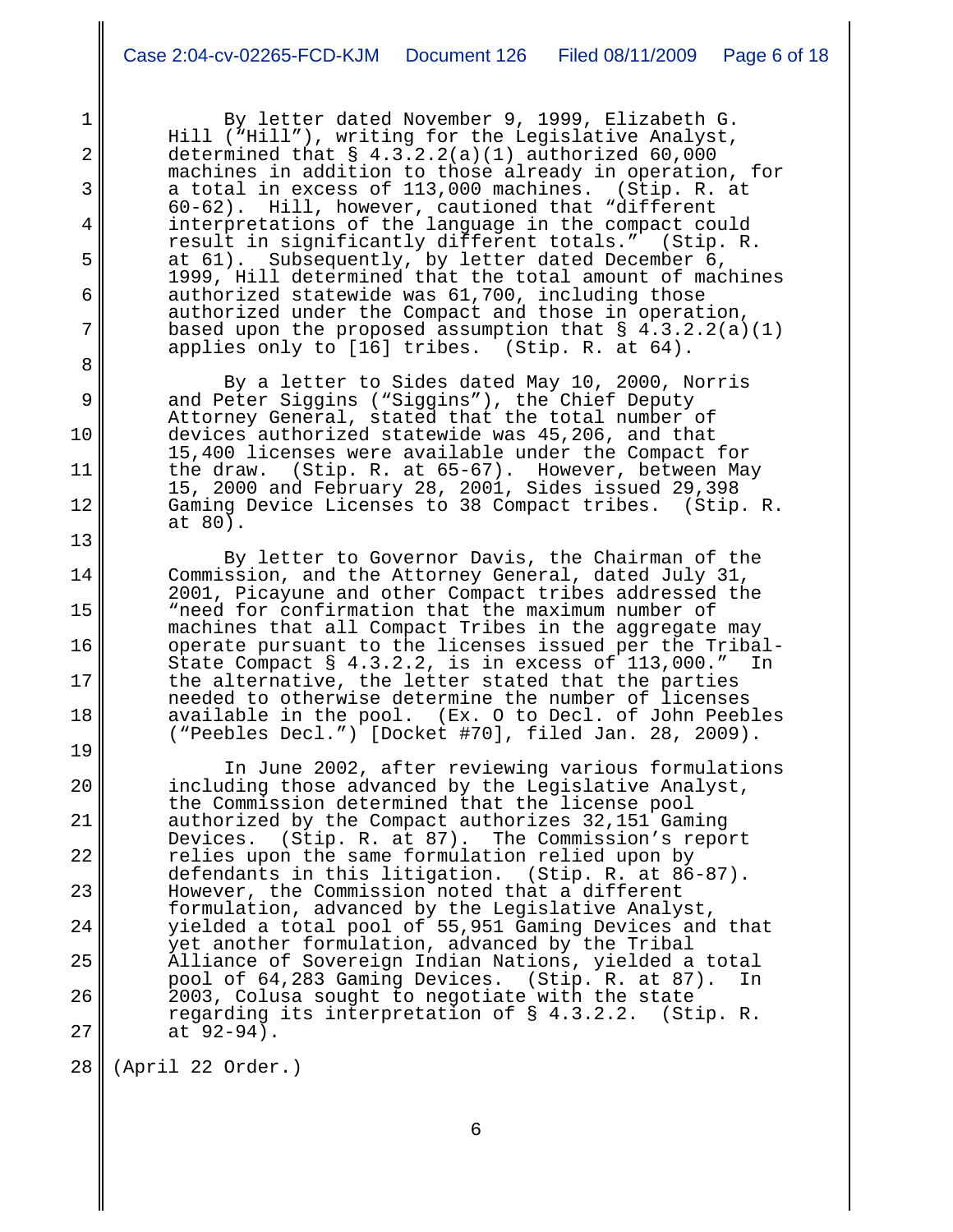1 2 3 4 5 6 7 8 9 10 11 12 13 14 15 16 17 18 19 20 21 22 23 24 25 After reviewing the submissions and arguments of the parties, the court held that Colusa and Picayune's alternative formulation,4 which yielded a total statewide pool of 42,700, was supported by the contract language and the principles of contract interpretation. First, the court noted that the circumstances under which the Compact was entered into did not aide in discerning the parties' intent; the submissions of the parties revealed that there was no clear consensus between the parties regarding the maximum number of Gaming Devices allowed under the Compact at the time the agreements were executed. Specifically, defendants presented evidence, including the Norris declaration, that the State's intention was to limit the aggregate number of devices at approximately 45,000, including those already in operation at the time the compacts were signed. As such, only approximately 23,000 devices would be authorized under the Compact. The court noted though that, significantly, no party, including defendants, proffered an interpretation of the Compact that substantiated this number. Rather, defendant Commission rejected Norris' interpretation of the Compact, which assumed "that uncompacted tribes have permanently waived their right under Compact § 4.3.1 to deploy up to 350 gaming devices following entry into a Compact with the State," and the Commission noted that such an interpretation contradicted the express language of § 4.3.1. As such, the court was not persuaded that defendants' formulation was most reflective of the

<sup>26</sup>

<sup>27</sup> 28 The "alternative formulation" was mentioned in a footnote in Colusa's moving papers and was further expounded upon by plaintiffs in their reply papers and at oral argument. The court allowed the parties to submit supplemental briefing on this issue after the hearing.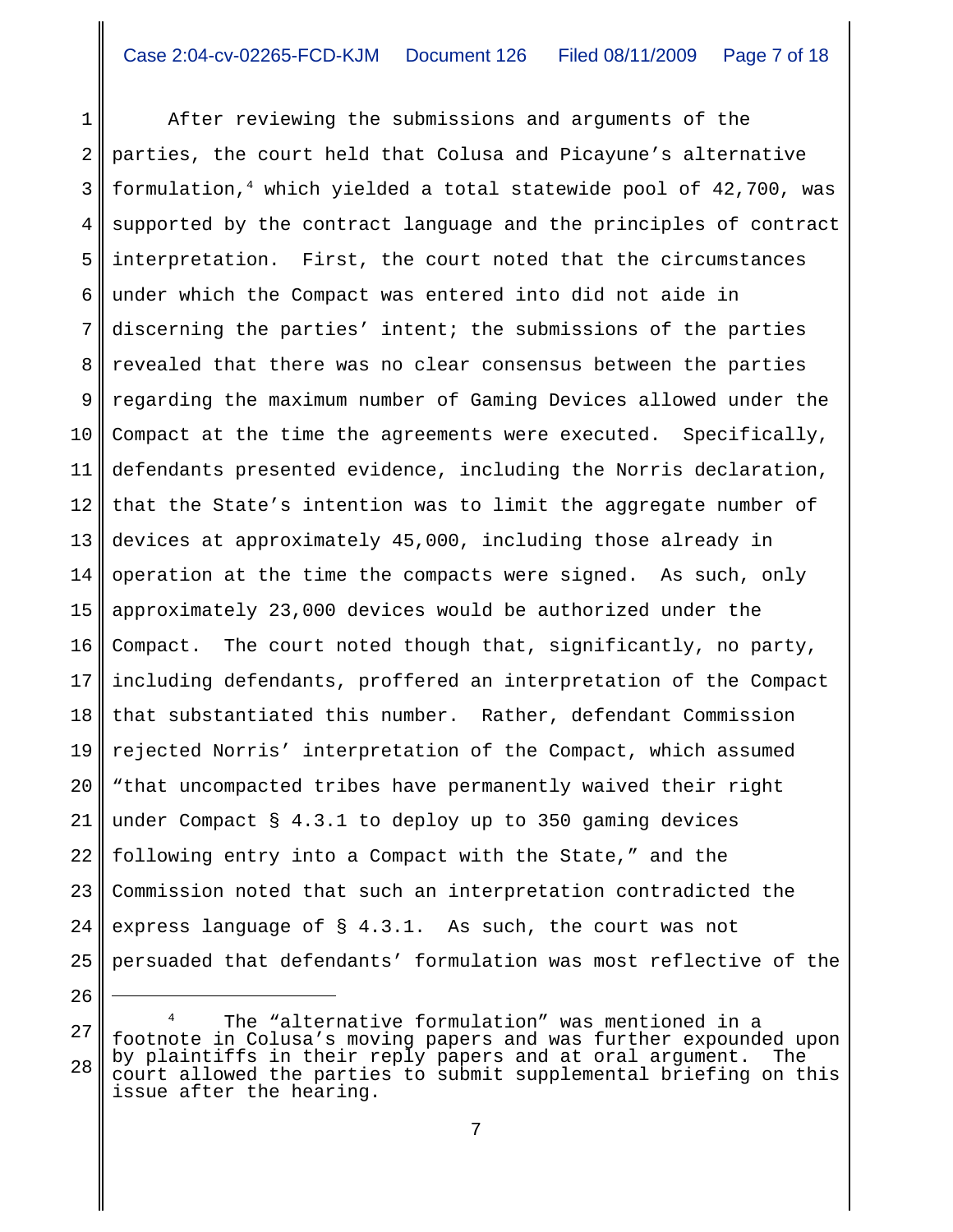1 2 parties' intent based upon piecemeal reliance on Norris' interpretations.

3 4 5 6 7 8 9 10 11 12 13 14 15 16 17 18 19 20 21 22 The evidence also demonstrated that there was no consistent course of conduct between the parties and that there continued to be debate about the number of devices authorized under the Compact after it was signed. Hill, on behalf of the Legislative Analyst, noted that the language could be interpreted to authorize up to an additional 60,000 Gaming Devices or approximately 60,000 Gaming Devices total. Norris and Siggins informed Sides that only approximately 15,000 licenses were available to be drawn as of May 10, 2000. However, almost 30,000 licenses were ultimately distributed to the tribes through the Sides process. Picayune, among other tribes, sought clarification of the license pool almost two years after entering into the Compact. Defendant Commission only clarified the State's current position with respect to the license pool in June 2002, after considering two other potential formulations that had been advocated by different entities or individuals. Accordingly, the court found that the extrinsic evidence did not reveal a plain intent or meaning that was either understood by the parties at the time the Compact was executed or followed by the parties in their subsequent dealings with one another.

23 24 25 Second, the court found that plaintiffs' alternative formulation provided a lawful, operative, definite, and reasonable interpretation of the Compact.

26 27 28 Third, the court found that among the three calculations proffered by the parties, the alternative formulation most accurately followed the language of  $\S$  4.3.2.2(a)(1), giving the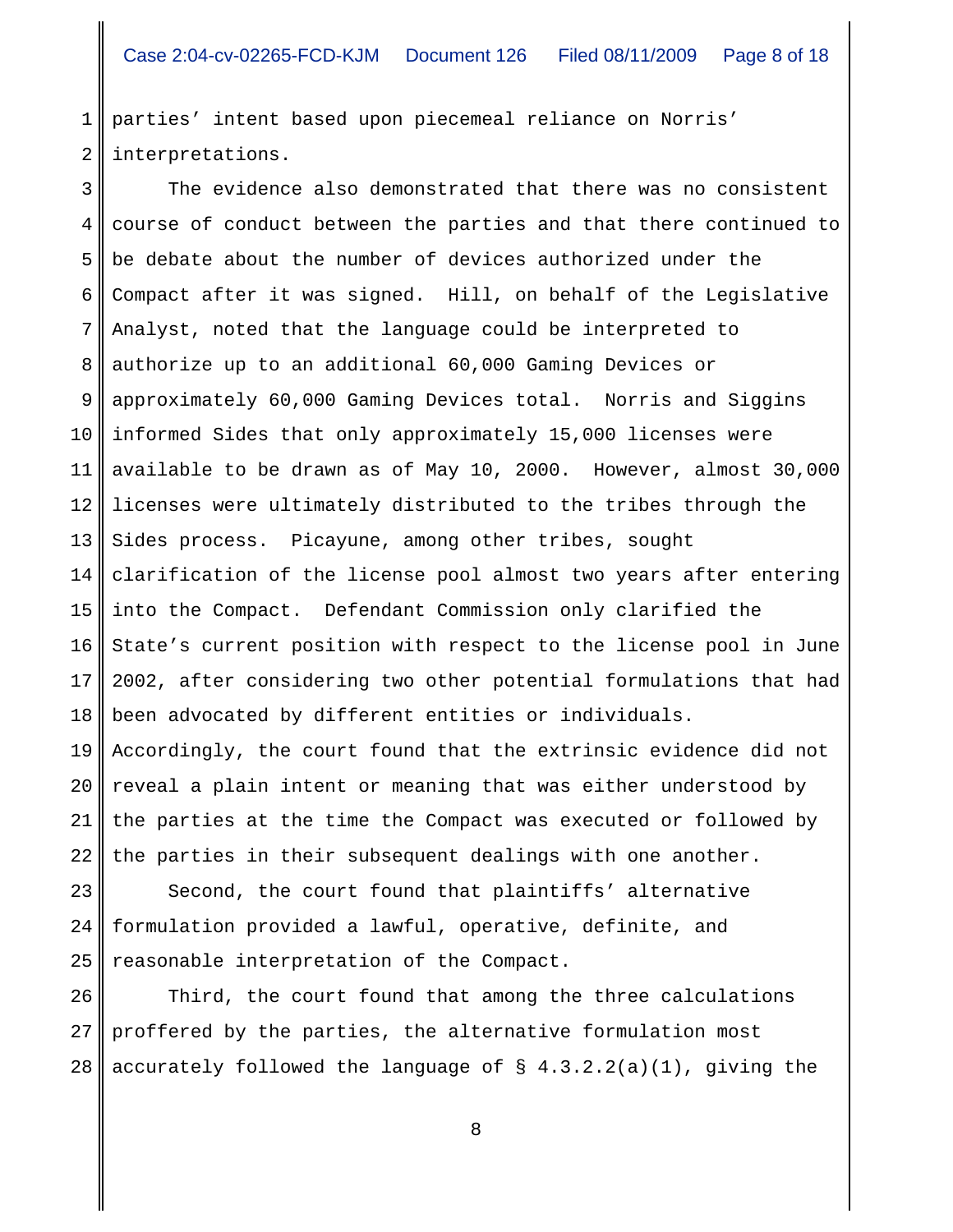1 2 3 4 5 6 7 8 9 10 11 12 13 14 15 16 17 words their ordinary meaning. While both defendants' and plaintiffs' other formulations forced a more strained reading of the Compact language, and, read out essential terms of the relevant Compact section, the interpretation adopted by the court gave each term its plain meaning. Moreover, the alternative formulation was supported by the purpose of the latter half of the equation as clarified by defendants' counsel at oral argument. Defendants' counsel stated that the second part of the equation relates to the "unused entitlement," referring to the devices that were authorized that were currently not being used by those tribes operating less than 350 devices as of September 1, 1999. Defendants' counsel explained that the second part of the equation was meant to add those unused authorized devices into the available pool. In order to fully account for these unused authorized devices, the equation should take into account those tribes who signed a compact but were not operating any licenses; the alternative formulation did.

18 19 20 21 22 23 24 Finally, the court found that the alternative formulation was consistent with the principle that ambiguities in the Compact are to be construed against the drafter. While the parties disputed and continue to dispute the level of negotiation and input that Colusa and Picayune had in the formation of the Compact, it was undisputed that the State's negotiation team actually drafted the language in the Compact.

25 26 27 28 Therefore, for all of these reasons, the court concluded that the statewide license pool authorized 42,700 Gaming Devices. ///// /////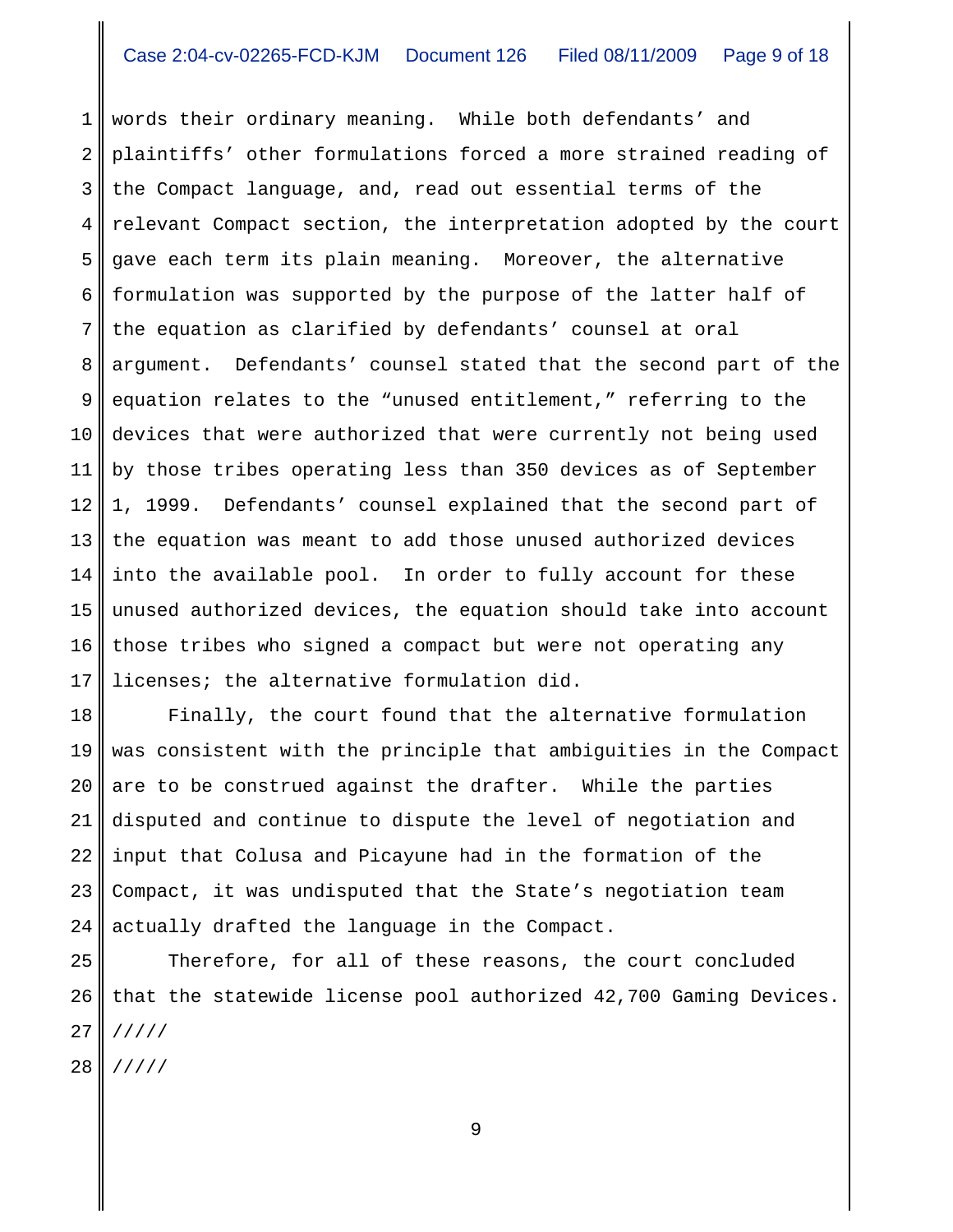### **STANDARD**

2 3 4 5 6 7 8 9 10 11 12 13 14 15 16 An order that resolves fewer than all of the claims among the parties "is subject to revision at any time before the entry of judgment adjudicating all the claims and the rights and liabilities of all the parties." Fed. R. Civ. P. 54(b); E.D. Cal. L.R. 78-230(k) (authorizing motions for reconsideration of "any motion [that] has been granted or denied in whole or in part"). Where reconsideration of a non-final order is sought, the court has "inherent jurisdiction to modify, alter or revoke it." United States v. Martin, 226 F.3d 1042, 1048-49 (9th Cir. 2000). Generally stated, reconsideration is appropriate where there has been an intervening change in controlling law, new evidence has become available, or it is necessary to correct clear error or prevent manifest injustice. See Sch. Dist. No. 1J Multnomah County, Oregon v. ACANDS, Inc., 5 F.3d 1255, 1263 (9th Cir. 1993).

17 18 19 20 21 22 23 24 25 26 27 28 In the absence of new evidence or a change in the law, a party may not use a motion for reconsideration to raise arguments or present new evidence for the first time when it could reasonably have been raised earlier in the litigation. Caroll v. Nakatani, 342 F.3d 934, 945 (9th Cir. 2003); see 389 Orange Street Partners v. Arnold, 179 F.3d 656, 665 (9th Cir. 1999). Motions to reconsider are also "not vehicles permitting the unsuccessful party to 'rehash' arguments previously presented." United States v. Navarro, 972 F. Supp. 1296, 1299 (E.D. Cal. 1997), *rev'd on other grounds*, 160 F.3d 1254 (9th Cir. 1998). Ultimately, a party seeking reconsideration must show "more than a disagreement with the Court's decision, and recapitulation of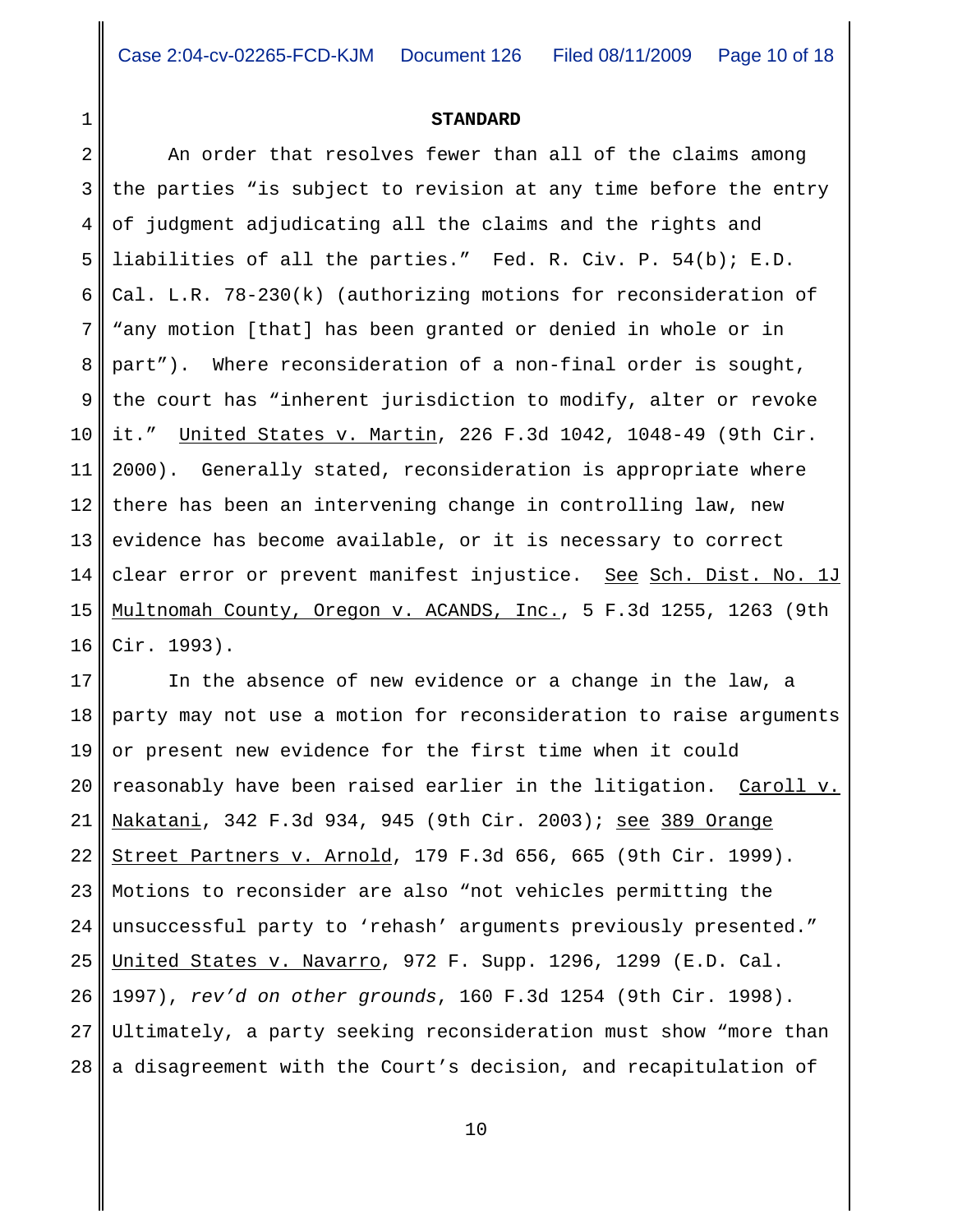1 2 3 4 the cases and arguments considered by the court before rendering its original decision fails to carry the moving party's burden." United States v. Westlands Water Dist., 134 F. Supp. 2d 1111, 1131 (E.D. Cal. 2001).

# **ANALYSIS**

6 7 8 9 10 11 12 13 14 15 16 17 18 19 Defendants move for reconsideration of the court's April 22 Order based upon a letter, dated September 8, 1999, concerning a meeting that purportedly took place between 58 tribes for the purpose of discussing and voting upon "a pooling concept for dealing with the allocation of machines." (Sept. 8 Letter, Ex. A to Decl. of Peter H. Kaufman in Supp. of Mot. for Reconsideration ("Kaufman Decl"), filed June 19, 2009). Defendants also move for the court to vacate its ruling to allow for limited discovery concerning Colusa and Picayune's participation in the September 8, 1999 meeting referenced in the letter. Colusa and Picayune contend that reconsideration and further discovery are unwarranted because (1) the September 8, 1999 letter is not newly discovered evidence; and (2) the information referenced in the September 8, 1999 letter is irrelevant.<sup>5</sup>

#### 20 **A. Newly Discovered Evidence**

5

26

21 22 23 24 25 Defendants contend that they received the previously unknown September 8, 1999 letter that is the basis for their motion on June 12, 2009 as part of documents supporting Rincon Band of Luiseno Mission Indian's ("Rincon") motion for summary judgment. (Kaufman Decl. ¶ 3). Colusa and Picayune, however, present

<sup>27</sup> 28 Plaintiffs also contend that the letter is inadmissible. However, the court will not address the merits of this argument because, as set forth *infra*, defendants' motion would fail even if the letter was admissible.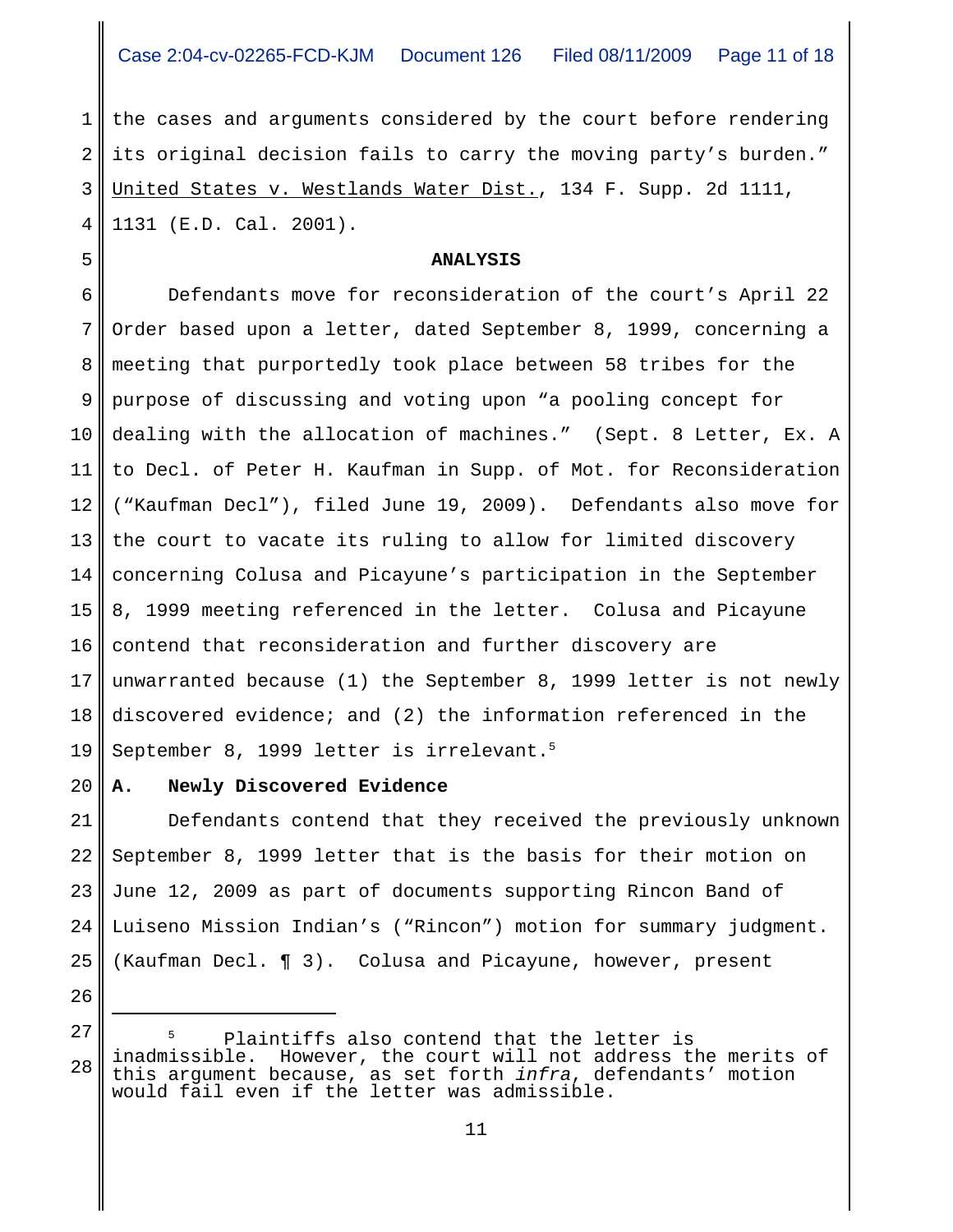1 2 3 4 5 evidence that defendants and their counsel possessed a copy of the letter since at least January 23, 2006 and that in any event, with due diligence, further discovery could have been sought by defendants prior to the filing and hearing of the dispositive motions.

6 7 8 9 10 11 12 13 14 15 16 17 18 19 20 21 22 23 24 25 26 The party moving for reconsideration based on allegations of newly-discovered evidence bears the burden of demonstrating that the evidence: "(1) is truly newly-discovered; (2) could not have been discovered through due diligence; and (3) is of such material and controlling nature that it demands a probable change in the outcome." Westlands, 134 F. Supp. 2d at 1131 n.45 (internal citations omitted). For purposes of a motion for reconsideration, evidence is not "new" if it was in the moving party's possession or could have been discovered prior to the court's ruling. Coastal Transfer Co. v. Toyota Motor Sales, 833 F.2d 208, 212 (9th Cir. 1098); see Westlands, 134 F. Supp. 2d at 1130. Further, it is well established that "the failure to file documents in an original motion or opposition does not turn the late filed documents in 'newly discovered evidence.'" Shalit v. Coppe, 182 F.3d 1124, 1132 (9th Cir. 1999) (quoting Sch. Dist. No. 1J, Multnomah County v. AcandS, Inc., 5 F.3d 1255, 1263 (9th Cir. 1993)); see Hopkins v. Andaya, 958 F.2d 881, 887 n.5 (9th Cir. 1992) ("A defeated litigant cannot set aside a judgment because he failed to present on a motion for summary judgment all the facts known to him that might have been useful to the court.").

27 28 Defendants have failed to meet their burden of demonstrating that the September 8, 1999 letter is newly discovered evidence or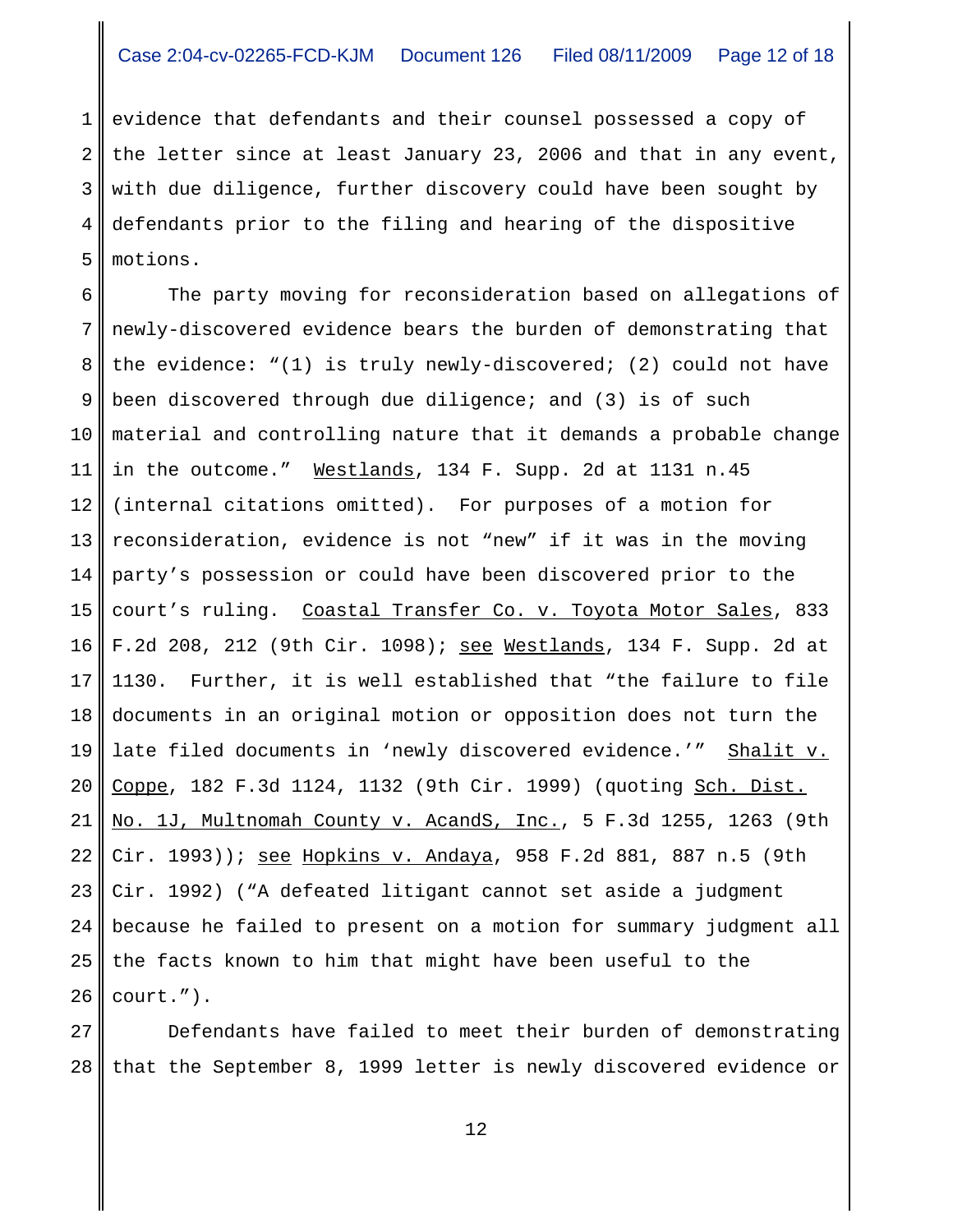1 2 3 4 5 6 7 8 9 10 11 12 13 14 15 16 17 18 19 20 21 22 evidence that could not have been previously discovered through due diligence.<sup>6</sup> Colusa presents evidence that defendants and their counsel received this document on January 23, 2006, as part of disclosures in similar litigation over the size of the Gaming Device license pool brought by Rincon. Specifically, plaintiffs present evidence that the existence of the letter was disclosed in Rincon's "Notice of Service of Plaintiff's Initial Disclosure Statement" and served on California Deputy Attorney General Peter Kaufman ("Kaufman") on January 23, 2006. (Decl. of Marjori J. Haberman ("Haberman Decl."), filed July 10, 2009, ¶ 2.) Hard copies of all the documents listed in the disclosure statement were sent to Kaufman.  $(Id.)$  Subsequently, on March 16, 2007, the September 8, 1999 letter was listed in a filing with the United States District Court for the Southern District of California by Rincon as part of the "Proposed Documents for Administrative Record"; this filing was electronically served on Kaufman.  $(\underline{Id.} \P \P \ 4-5.)$  Neither the January 23, 2006 documents nor the March 16, 2007 documents were returned to Rincon as undelivered or undeliverable.  $(\underline{Id.} \P 6.)$  Rather, defendants admit that the September 8, 1999 letter was present in these two document productions. (Defs.' Reply, filed July 31, 2009, at 12.) Accordingly, the evidence demonstrates that defendant had

- 23
- 24

<sup>25</sup> 26 27 28 As an initial matter, the letter itself sets forth that it was delivered "BY HAND DELIVERY" to Governor Gray Davis and Norris. *Assuming arguendo* that this letter was actually received by the intended recipients, the state would have had knowledge of this letter since the time of its delivery in September 1999. However, because there is no dispute that defendants had possession of this letter since 2006, the court need not speculate about such knowledge to reach its result.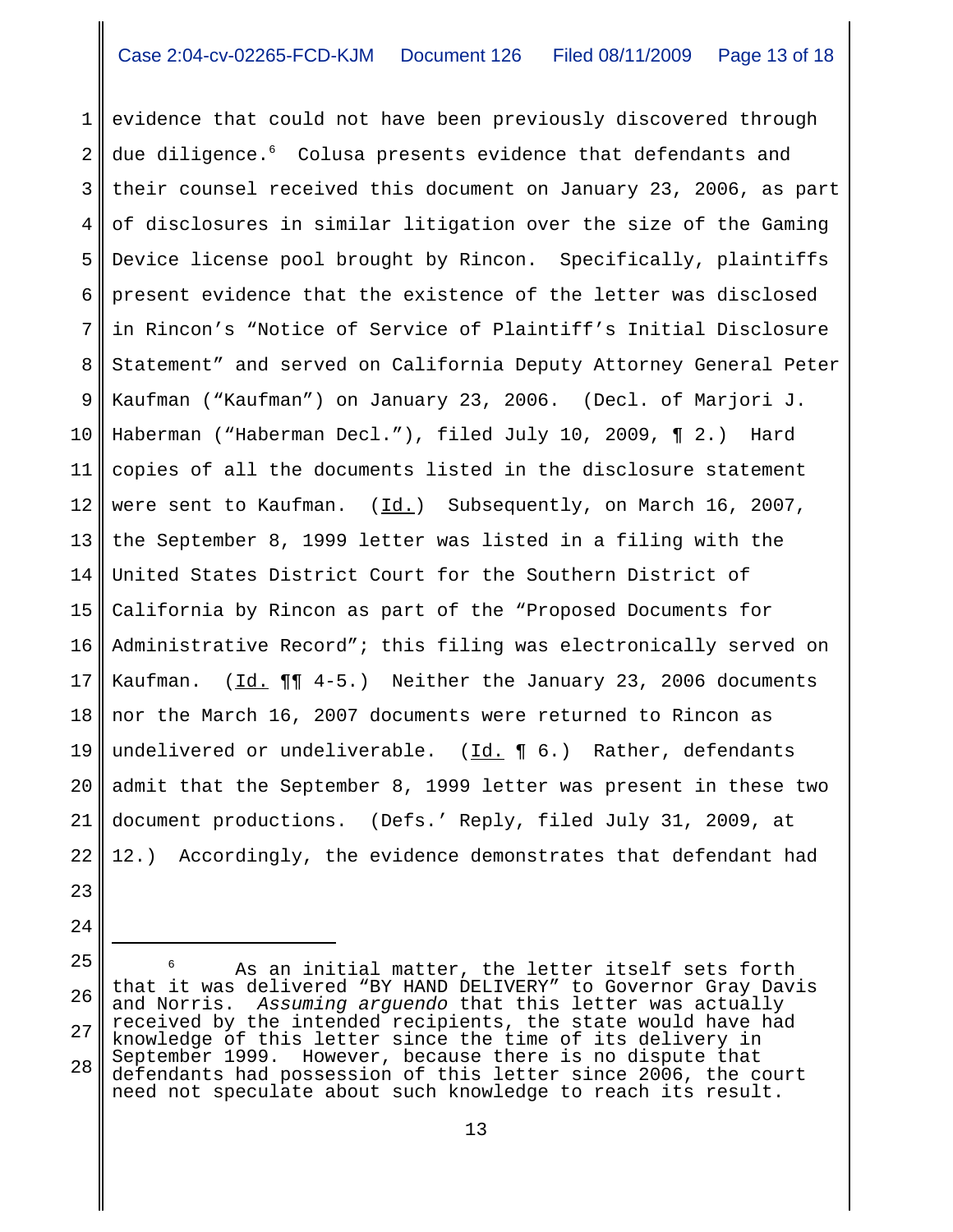1 2 possession of these documents over two years before the court heard the parties' dispositive motions in this litigation.

3 4 5 6 7 8 9 10 11 12 13 14 15 16 17 18 19 20 21 22 23 24 25 26 27 28 Defendants argue that Kaufman's failure to look at the documents in this related lawsuit should be excused because it was part of "two very large document productions." (Defs.' Reply at 12.) Defendants' argument is without merit. Throughout this litigation, all parties have acknowledged the similar litigation pending in other California district courts, including the litigation brought by Rincon, and the overlap in issues raised by the multiple suits. Indeed, on January 16, 2009, prior to the filing of the parties' dispositive motions in this case, defendants filed a motion to sever and transfer to this court Rincon's claim regarding the number of available Gaming Device licences under the 1999 Compact. (See Defs.' Mot. to Sever and Transfer to the E.D. Cal., Rincon Band of Luiseno Mission Indians v. Schwarzenegger, 04-CV-1151, [Docket # 243], filed Jan. 16, 2009.) Defendants argued that severance and transfer was warranted because Rincon presented "an identical claim regarding the license pool size" and consolidation with plaintiffs' action "would avoid parallel proceedings on the same claim before different district judges."  $(Id. at 4, 10-11$  ("Indeed the factual and legal issues in the Colusa[] Tribe's challenge to the size of the license pool are similar, if not identical, to Rincon's – the claims involve identical Compact terms, similar Tribal-State negotiations, the same Compact negotiators . . . , and the same state agency  $\dots$ . ... As such, failure by defendants' counsel to examine evidence that was in his possession for over two years from a case, presenting "similar,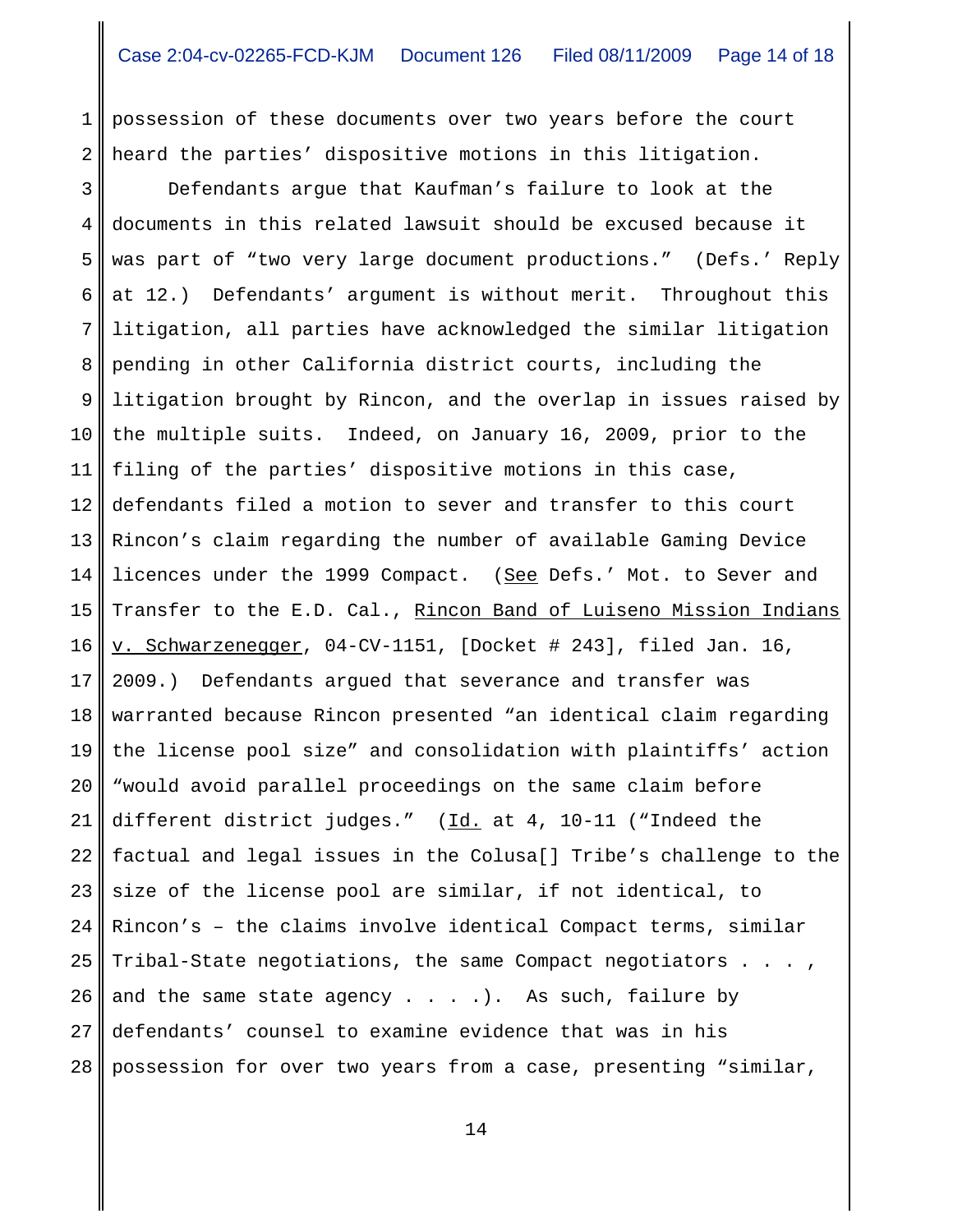1 2 if not identical" claims to those brought by plaintiffs in this action cannot be considered due diligence.

3 4 5 6 7 8 9 10 11 12 13 14 15 16 17 18 19 Moreover, the further discovery sought by defendants could have been completed through the exercise of due diligence. Defendants assert that they conducted only minimal and general discovery in pursuing a defense under Rule 19, which was ultimately rejected by the Ninth Circuit. Defendants also assert that they did not have any opportunity to conduct discovery concerning the claims prior to the hearing on the dispositive motions filed in this case. However, at no point following the Ninth Circuit's Mandate on November 14, 2008, did defendants request discovery. Rather, defendants sought consolidation of the Gaming Device license pool issue with later filed litigation in which motions for summary judgment had already been filed. Defendants voiced no objection nor filed any motion with respect to the dispositive motion deadline set in the consolidated cases. That defendants wished they had sought more discovery in hindsight is neither diligence nor grounds to reopen issues already extensively briefed and litigated by the parties.

20 21 22 Therefore, defendants have failed to meet their burden of establishing that the September 8, 1999 letter was newly discovered.

### 23 **B. Materiality**

24 25 26 27 28 The crux of defendant's argument relating to the September 8, 1999 letter is that "[b]y indicating that greater negotiation of the license pool concept occurred between the State and tribes than the parties' earlier evidence indicated, the Crowell letter . . . calls into question the Court's reliance on the doctrine of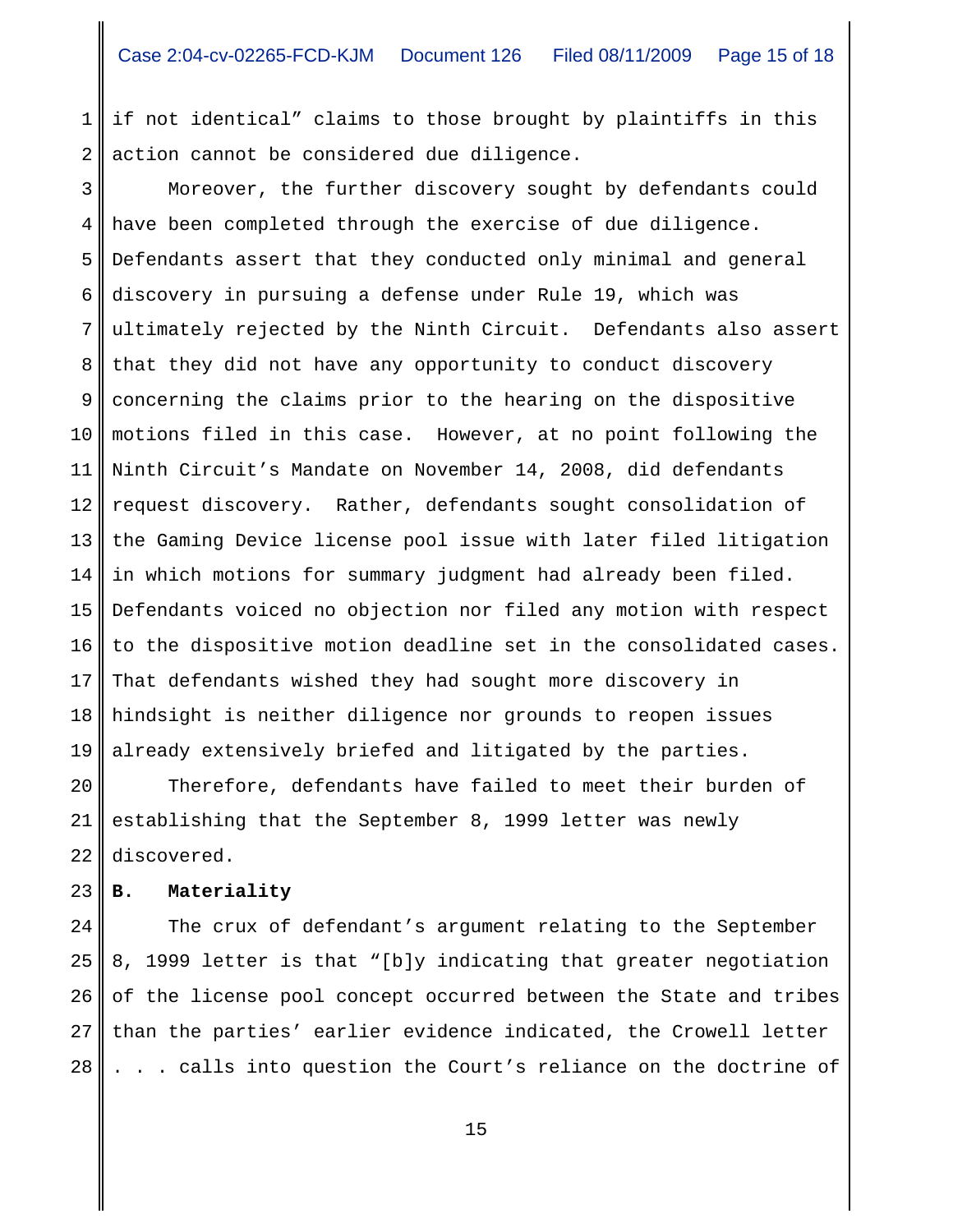1 2 3 4 5 6 7 *contra proferentum*." (Defs.' Mot. for Reconsideration, filed June 19, 2009, at 3.) Assuming that defendants demonstrated that the September 8, 1999 letter was "newly discovered" evidence and that the letter is either admissible or would lead to admissible evidence regarding the referenced September 8, 1999 meeting, $^7$ such evidence is not of a material and controlling nature that would demand a probable change in the outcome.

8 9 10 11 12 13 14 15 16 17 18 First, the April 22 Order acknowledged that there was some level of negotiation between the parties. Plaintiffs presented evidence that per-tribe and statewide limits on Gaming Devices were proposed in early September 1999; plaintiffs also presented evidence that there were extensive internal discussions among the prospective Compact tribes regarding fair and appropriate limits and distribution of the licenses. However, the evidence submitted by plaintiffs and defendants did not demonstrate that there was any clear consensus regarding the maximum number of Gaming Devices authorized by the equation provided in the Compact.

19 20 21 22 23 24 The September 8, 1999 letter does not further clarify any mutual understanding between plaintiffs and defendants. At its core, the letter sets forth five tribes' opposition to a "pooling concept for dealing with the allocation of machines." (Sept. 8 Letter at 1.) It does not mention any numerical limits on the total number of Gaming Devices to be provided under the Compact,

27 28 The letter is most likely unauthenticated hearsay that does not fit into any exception. Defendants' argument that the letter should be admissible under Federal Rule of Evidence 807, the residual hearsay exception, is unpersuasive.

25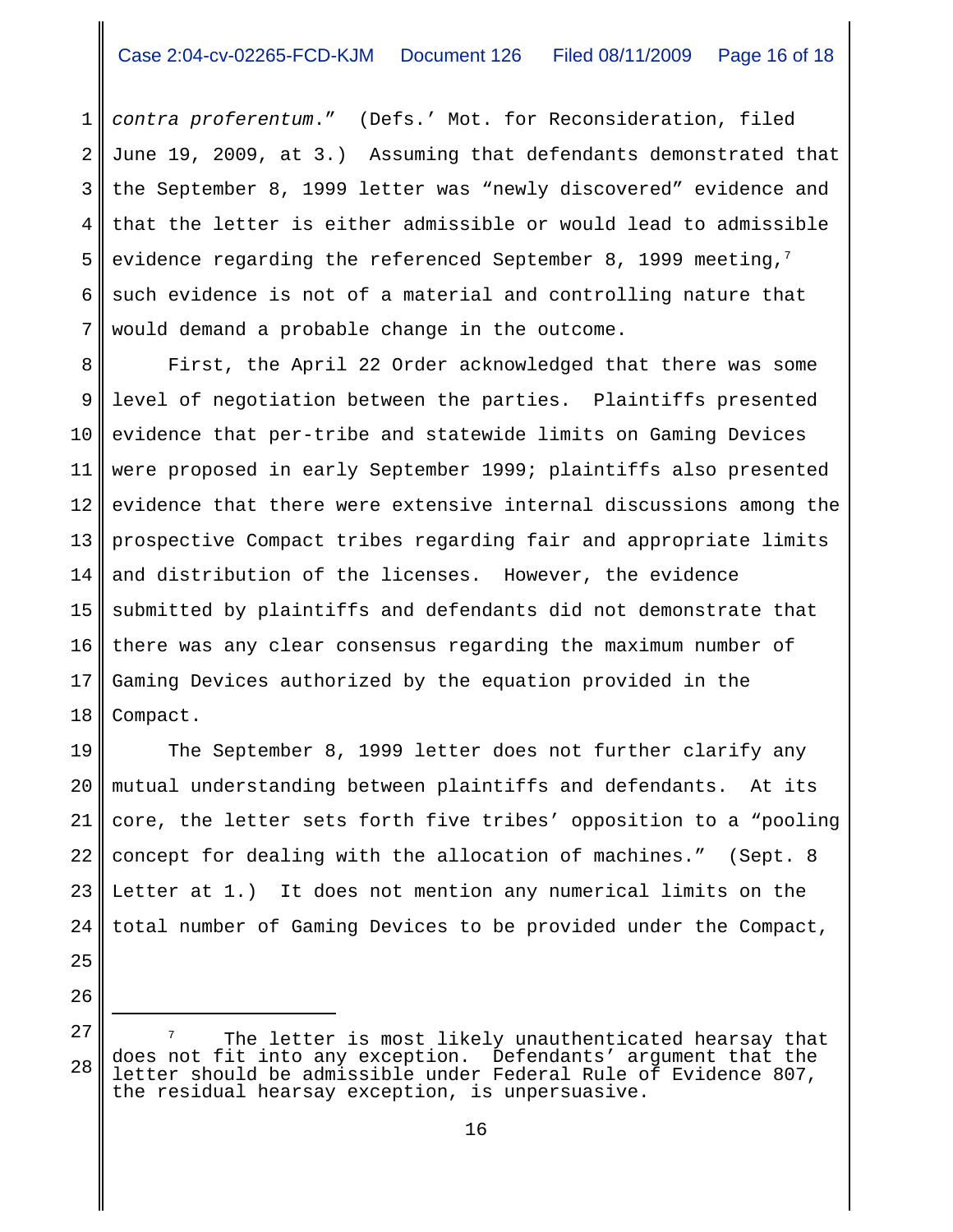1 2 3 4 5 6 7 8 9 10 nor does it mention the equation at issue in the Compact.<sup>8</sup> Moreover, the letter makes no mention of whether Colusa or Picayune were even in attendance at the meeting referenced. Nor does the letter reference any further negotiations between the prospective Compact tribes themselves or between the prospective Compact tribes and the State. As such, the letter does not shed any additional light on the mutual intention of the parties regarding the total number of licenses available under the Compact nor does it give rise to a reasonable belief that further discovery could lead to relevant evidence on the issue.

11 12 13 14 15 Second, in their motion for summary judgment, defendants did not dispute that the meaning of  $\S$  4.3.2.2(a) was unclear and susceptible to varying interpretations. (April 22 Order at 38.) Nothing in the September 8, 1999 letter changes the undisputed fact that defendants drafted the compact.

16 17 18 19 20 21 22 Third, application of the doctrine of *contra proferentum* was not the only basis for the court's decision. Indeed, as set forth above, the court held that the alternative formulation most accurately followed the language of  $\S$  4.3.2.2(a)(1) and gave words their ordinary meaning. This construction was also consistent with the underlying purpose as set forth by defendants' counsel at oral argument.

23 24 25 Therefore, the court concludes that neither the letter nor any discovery relating to the letter is material and controlling. /////

26 /////

<sup>28</sup> Indeed, as set forth above, plaintiffs' evidence demonstrated that they were not presented with a draft of the relevant Compact language until September 9, 1999.